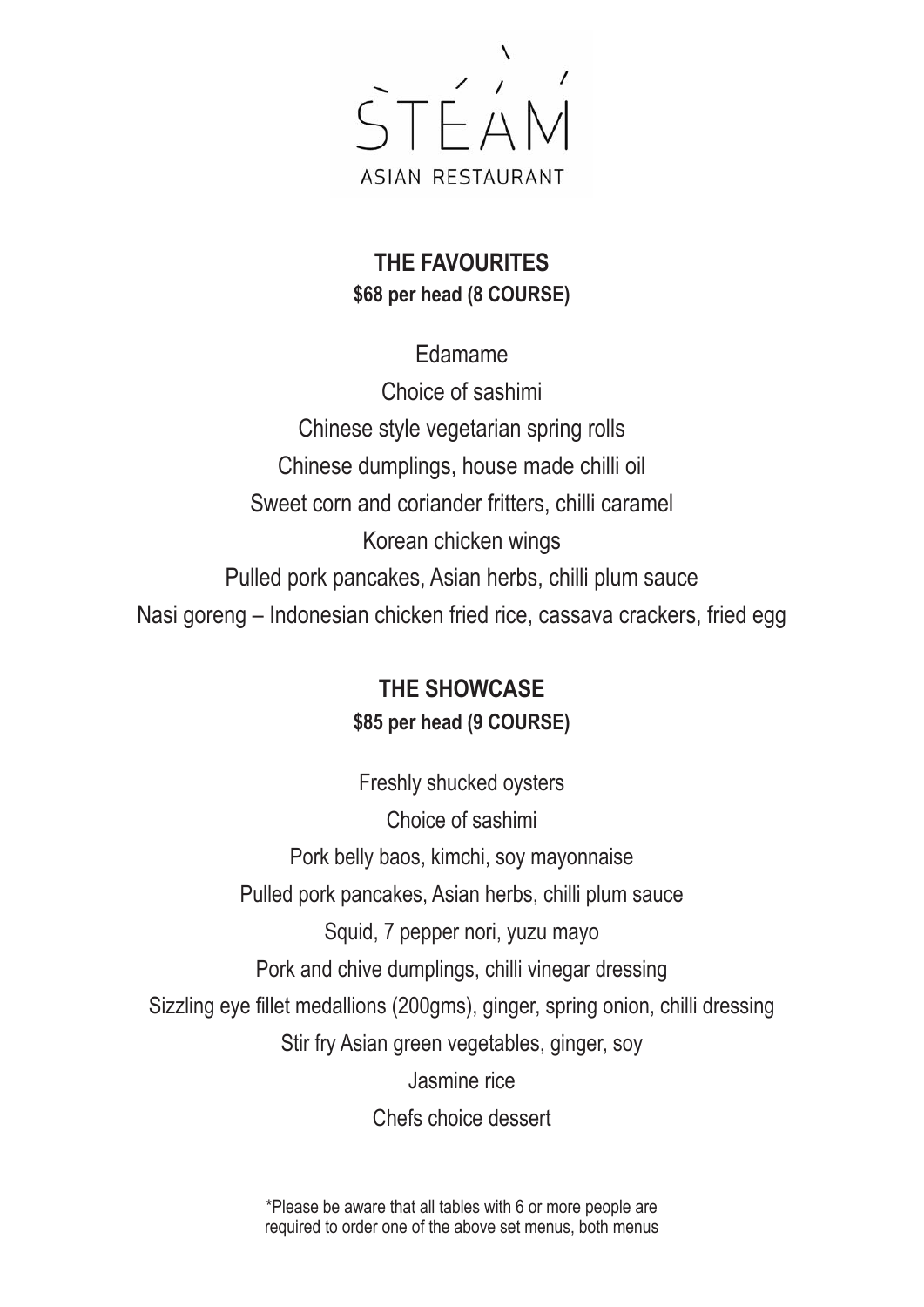# **CHOICE IS YOURS \$55 per head Choose for the group 3 x small plates, 1 x large & dessert**

### **SMALL PLATES**

| Freshly shucked oysters                                                               | <b>GF</b>  |
|---------------------------------------------------------------------------------------|------------|
| Selection of premium fresh sashimi, pickled ginger, cucumber, wasabi. *\$15 surcharge | GF,F       |
| Yellow fin tuna sashimi, sesame soy dressing, wasabi mayo, cucumber.                  | GF,F       |
| Hiramasa kingfish sashimi, shallot oil, green chilli, sichuan.                        | GF         |
| Atlantic salmon sashimi, red miso emulsion, furikake.                                 | GF,F       |
| Jumbo scallop sashimi, charred gochujang mayo.                                        | <b>GF</b>  |
| Pork belly bao's, kimchi, soy mayo.                                                   | F          |
| Panko mushroom bao's, kimchi, pickles.                                                | F,V        |
| Chinese dumpling, house made chilli oil.                                              | GF, VEG    |
| Kara age chicken, Korean chilli mayo, kimchi, pickled cucumber.                       | GF,F       |
| Crispy pork hock, 5 spice, black vinegar caramel.                                     | GF,F       |
| Pork and veg gyoza, ponzu soy.                                                        |            |
| Vegetable, quinoa gyoza, house chilli vinegar.                                        | $\vee$     |
| Chinese style vegetarian spring rolls.                                                | $\vee$     |
| Wagyu beef dumplings, house made chilli vinegar.                                      |            |
| Miso roasted pumpkin, pickled shimeji, furikake, silken tofu.                         | GF,F,V     |
| Squid, 7 pepper nori, yuzu mayo.                                                      | GF,F       |
| Sweet corn and coriander fritters, chilli caramel.                                    | <b>VEG</b> |
| Korean chicken wings, Sichuan pepper, roasted rice.                                   | F          |
| Pulled pork pancakes, Asian herbs, chilli plum sauce.                                 |            |